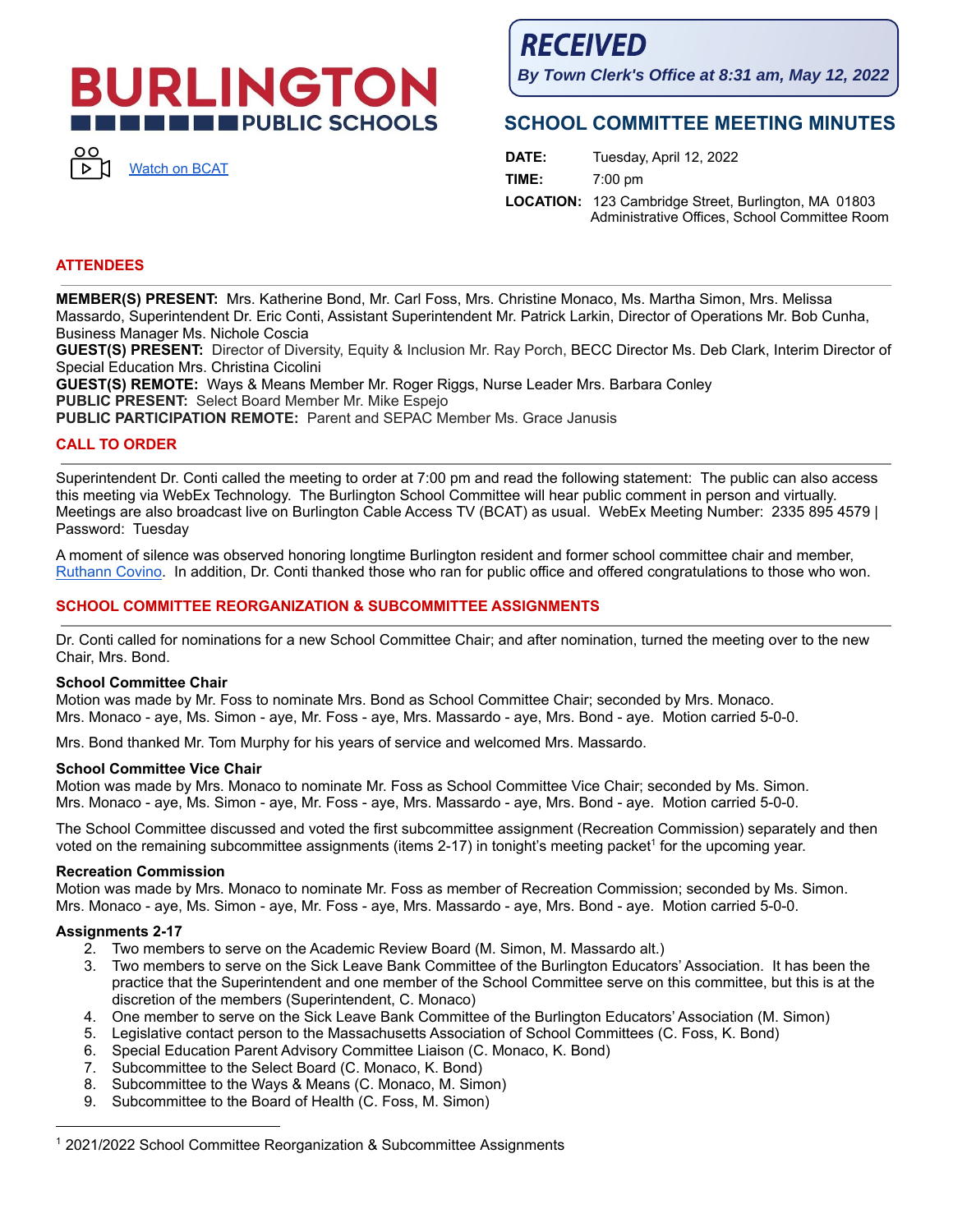# **SCHOOL COMMITTEE MEETING MINUTES**



**DATE:** Tuesday, April 12, 2022

**PAGE:** 2

- 10. Subcommittee to the Recreation Committee (K. Bond, C. Foss)
- 11. Subcommittee to the Planning Board (C. Foss, M. Massardo)
- 12. Subcommittee for Wellness (M. Simon, C. Monaco, E. Conti alt.)
- 13. Subcommittee for Transportation (K. Bond, M. Massardo, E. Conti)
- 14. Audit Subcommittee (C. Monaco)
- 15. PTO Representatives:
	- a. Fox Hill (K. Bond, C. Monaco alt.)
	- b. Memorial (C. Foss, M. Simon alt.)
	- c. Pine Glen (M. Massardo, C. Monaco alt.)
	- d. Francis Wyman (C. Monaco, M. Massardo alt.)
	- e. MSMS (M. Simon, K. Bond alt.)
	- f. BHS (C. Foss, C. Monaco alt.)
	- g. BECC (C. Monaco)
- 16. Burlington Youth & Family Services (M. Simon)
- 17. Disability Access Commission (M. Simon, C. Monaco)

Ms. Simon noted that she would like to have a future discussion to revisit the configuration of the subcommittees and liaisons.

Motion was made by Mrs. Monaco to accept the positions as discussed and assigned above (items 2-17); seconded by Mr. Foss. Mrs. Monaco - aye, Ms. Simon - aye, Mr. Foss - aye, Mrs. Massardo - aye, Mrs. Bond - aye. Motion carried 5-0-0.

The following formal appointments were also made:

- 1. School Committee designee to the LABBB Collaborative Moved by Mrs. Monaco; seconded by Mr. Foss to approve the School Committee designee to the LABBB Collaborative as Superintendent Conti. Mrs. Monaco - aye, Ms. Simon - aye, Mr. Foss - aye, Mrs. Massardo - aye, Mrs. Bond - aye. Motion carried 5-0-0.
- 2. Central Office Sexual Harassment/Complaint Management Facilitators Moved by Mrs. Monaco; seconded by Mr. Foss to approve Central Office Sexual Harassment/Complaint Management Facilitators as Joanne Faust and Assistant Superintendent Larkin. Mrs. Monaco - aye, Ms. Simon - aye, Mr. Foss - aye, Mrs. Massardo - aye, Mrs. Bond - aye. Motion carried 5-0-0.
- 3. Coordinator for Nondiscrimination Compliance (including Civil Rights and Title IX) Moved by Mrs. Monaco; seconded by Mr. Foss to approve Coordinators for Nondiscrimination Compliance (including Civil Rights and Title IX) as Joanne Faust and Assistant Superintendent Larkin. Mrs. Monaco - aye, Ms. Simon - aye, Mr. Foss - aye, Mrs. Massardo - aye, Mrs. Bond - aye. Motion carried 5-0-0.
- 4. School Committee Recording Clerk Moved by Mrs. Monaco; seconded by Mr. Foss to approve Recording Clerk through the end of the current school year as Kristen Downie. Mr. Foss. Mrs. Monaco - aye, Ms. Simon - aye, Mr. Foss - aye, Mrs. Massardo - aye, Mrs. Bond - aye. Motion carried 5-0-0.

## **APPROVAL of WARRANT**

Motion was made by Mrs. Monaco to approve the Accounts Payable Warrants<sup>2</sup> as submitted; seconded by Mr. Foss. Mrs. Monaco - aye, Ms. Simon - aye, Mr. Foss - aye, Mrs. Massardo - aye, Mrs. Bond - aye. Motion carried 5-0-0.

## **APPROVAL of MINUTES**

Motion was made by Ms. Simon to approve the March 8, 2022 meeting minutes<sup>3</sup> as submitted; seconded by Mr. Foss. Mrs. Monaco - aye, Ms. Simon - aye, Mr. Foss - aye, Mrs. Massardo - aye, Mrs. Bond - aye. Motion carried 5-0-0.

Motion was made by Ms. Simon to approve the March 15, 2022 meeting minutes<sup>4</sup> as submitted; seconded by Mr. Foss. Mrs. Monaco - aye, Ms. Simon - aye, Mr. Foss - aye, Mrs. Bond - aye, Mrs. Massardo - abstain. Motion carried 4-0-1.

Motion was made by Ms. Simon to approve the March 22, 2022 meeting minutes<sup>5</sup> as submitted; seconded by Mr. Foss. Mrs. Monaco - aye, Ms. Simon - aye, Mr. Foss - aye, Mrs. Bond - aye, Mrs. Massardo - abstain. Motion carried 4-0-1.

<sup>2</sup> Accounts Payable Warrants S36-22, S37-22, S38-22, S39-22, S40-22

<sup>3</sup> March 8, 2022 School Committee Meeting Minutes

<sup>4</sup> March 15, 2022 School Committee Meeting Minutes

<sup>5</sup> March 22, 2022 School Committee Meeting Minutes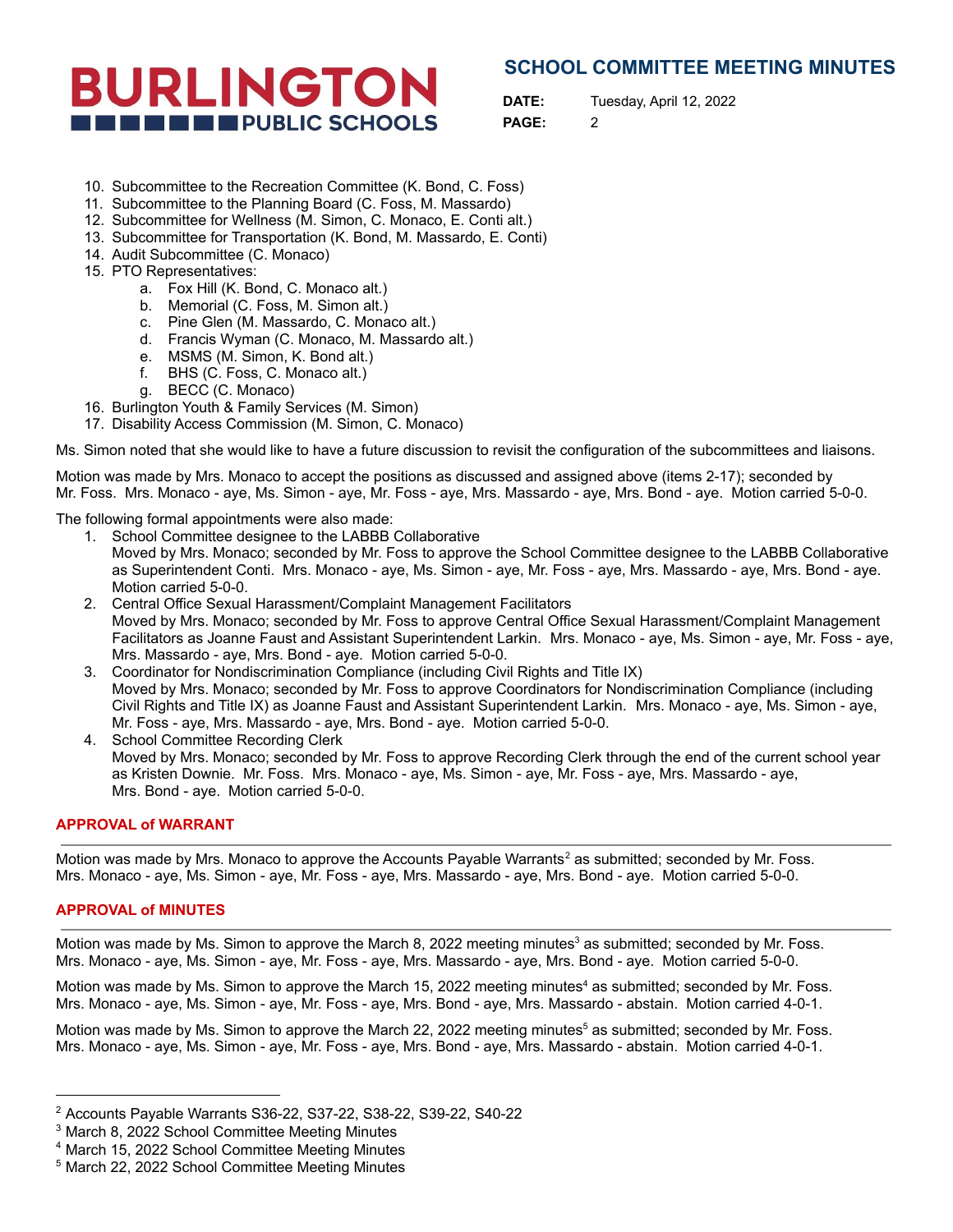# **BURLINGTON THE ENDIRE PUBLIC SCHOOLS**

## **SCHOOL COMMITTEE MEETING MINUTES**

**DATE:** Tuesday, April 12, 2022 **PAGE:** 3

## **PUBLIC PARTICIPATION**

None.

## **INFORMATION / REPORTS**

#### **A. Subcommittee**

Mr. Foss reported that the Diversity, Equity & Inclusion committee presented an update to the Town Mission Statement at the Select Board meeting on 4/11/22 and it was approved. The next DEI meeting is April 27th (remote) - all are welcome to attend.

## **B. Ways & Means**

Mr. Riggs reported the next few in person Ways and Means meetings. All meeting agendas have been posted online.

- Ways and Means School Subcommittee, April 14th and April 28th @ 5:30 pm at the Burlington High School Admin Wing, Small conference room
- Full Ways and Means Committee Meeting (reviewing all school items), May 4th @ 7:00 pm at the Town Hall Main Conference Room & via WebEx

Ms. Simon requested that Special Session School Committee meetings with Ways and Means be posted for the above mentioned dates. It was noted that the April 14th meeting could only have one school committee member attend due to late notification and agenda could not be posted in accordance with open meeting laws for that meeting date.

## **LEARNING**

## **A. Draft School Calendar 2022/2023 - Second Reading**

Dr. Conti noted the calendar changes to the current school year (January 3 and April 15 - no school, June 22 - last day of school) and presented a second reading of a religiously neutral calendar for the 2022/2023 school year.

Mrs. Monaco commented about Good Friday as a holiday; while understanding a religiously neutral calendar, we may run into calling school off on Good Friday for staff to observe. In response to discussion about professional development days, Dr. Conti will discuss the committee's suggestions/concerns with joint labor management and a google form will be sent to staff and families for [feedback.](https://docs.google.com/document/d/1u2SM4aHVz2UH7aTxiHXkolRDqlAoejhjQfq2JkezEzU/edit) While other adjustments can be made to the calendar, Dr. Conti explained that he would like to publish the start dates for families to be able to plan. All were in agreement that the first day of school for grades 1-12 would be Monday, August 29th and the first day of pre-K and kindergarten would be Tuesday, September 6th. The return date for staff would be Thursday, August 25th.

Motion was made by Ms. Simon to approve the start dates as submitted on the Draft School Calendar 2022/2023<sup>6</sup> with the option to modify other dates as needed; seconded by Mr. Foss. Mrs. Monaco - aye, Ms. Simon - aye, Mr. Foss - aye, Mrs. Massardo - aye, Mrs. Bond - aye. Motion carried 5-0-0.

## **EQUITY**

## **A. Let's Talk About It**

Mr. Porch explained that the last session for the school year will be held on May [18th.](https://docs.google.com/forms/d/e/1FAIpQLSc1XJWqxZjvJdA1SPCcz88Q0vSfELLzGm29O90MEC2Hmq9NtA/viewform) Representatives from our Student DEI Advisory as well as our Advocacy Room will share what their learnings have been this year and field questions.

## **B. Equity Audit Update**

Dr. Conti explained that [BlackPrint](https://theblackprintinc.com/) has completed four training sessions with central office staff and has been focusing on qualitative work. During the next phase, they will be spending time with Mrs. Miliano and the Student Information Office for quantitative data. Feedback from staff has been positive. Mr. Larkin shared that there was a communication issue at the middle school. An additional form was supposed to be sent home to the student group where the sessions are audio recorded (no names) for BlackPrint purposes only. The error on our part has been communicated to families. Dr. Conti confirmed that, as a result, BlackPrint has agreed to destroy the recordings and then if they need to, redo the sessions a second time. Mr. Porch added that it is best practice to audio record for audit purposes and this was just a communication error on our part. Mr. Porch explained that the data collection process will take some time for them to collect and sort and includes staff and student data, discipline data, program data, assessment data and outcome data and the next audit update will be in a couple of months. In response to Ms. Simon's question about data collection,

<sup>6</sup> Draft School Calendar 2022/2023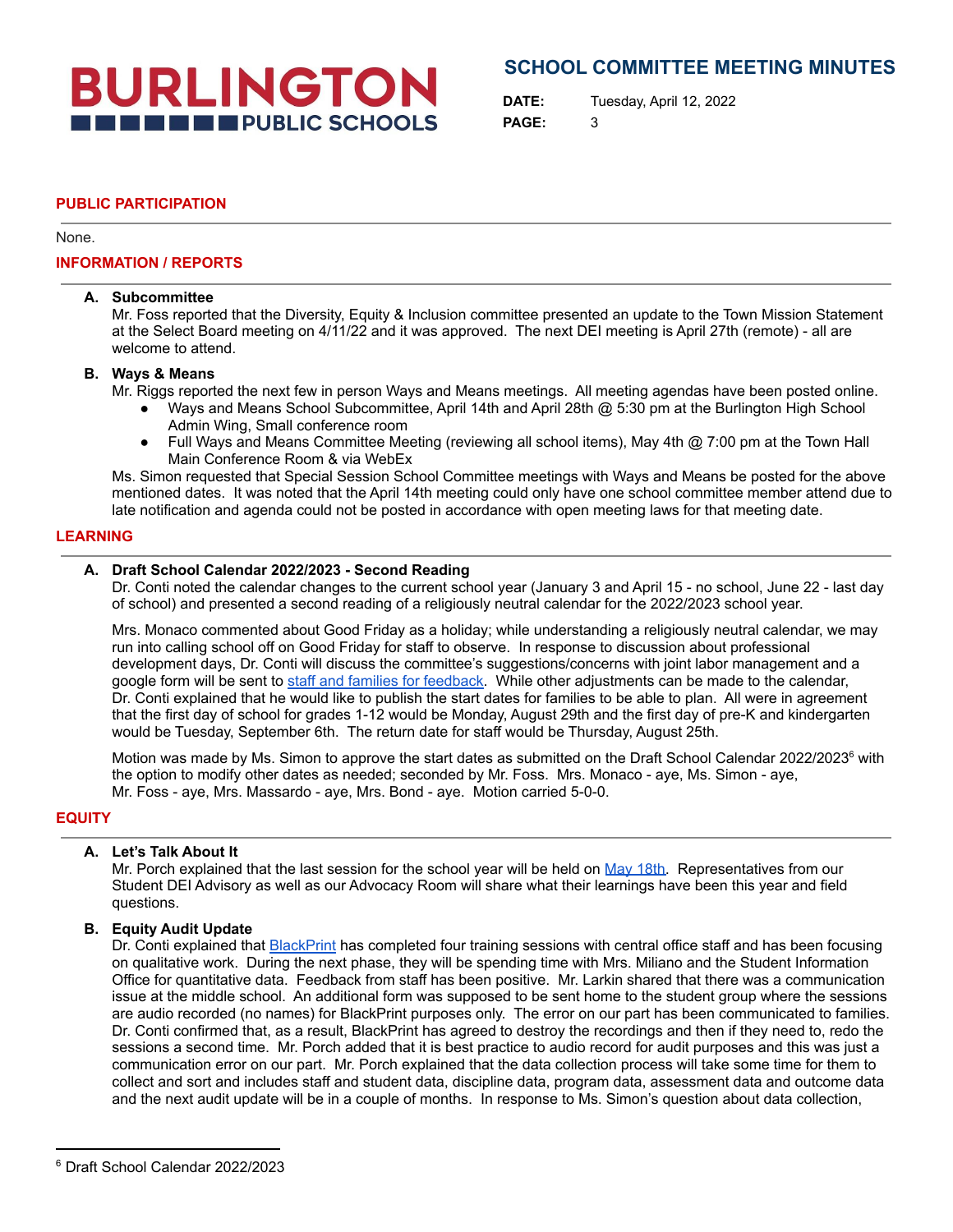# **BURLINGTON THE THE PUBLIC SCHOOLS**

## **SCHOOL COMMITTEE MEETING MINUTES**

**DATE:** Tuesday, April 12, 2022 **PAGE:** 4

Mr. Porch summarized that any information that creates outcomes for students that can be identified and quantified numerically are going to be collected.

## **C. Community Health Project Update**

Dr. Conti opened the conversation by thanking Mr. Larkin and his team for their work with the Community Health Project in conjunction with Woburn Public Schools. As a reminder, this is a result of the support we received from Senator Friedman and the state's ARPA (American Rescue Plan Act) Funds (\$300,000). Mr. Larkin thanked Mrs. DeSousa and Mrs. Lamprey for helping with the efforts to support low income and immigrant families to be able to access health care needs to complete registration for school (physicals and immunizations). Mr. Larkin has learned, from speaking with some of the new families, that healthcare is different in other countries (ie - the only time people go to the doctor in Guatemala is when they are seriously ill; no resources are available to do annual physicals). When they arrive in the US, they need health insurance, a doctor, and a physical/immunizations. Mr. Larkin explained that we are trying to help families with these initial steps to get the children in school as soon as possible; a new English Learner assistant at the high school is working with new families when they arrive to see if they need MassHealth so they can get access to primary care. Even with this effort, it can take over a month to get those services in place. He further explained that the goal is to hold once a month physicals, as the DPH likes to have a physical completed within 30 days when a student registers for school. Dividers and beds/benches were donated and Dr. Wayne Altman (Arlington doctor/Woburn resident) and a team of Tufts medical students recently conducted physicals for 22 families during evening hours at Marshall Simonds Middle School. Mr. Larkin noted that Ms. Adriana Mendes-Sheldon (Family & Community Engagement Liaison in Woburn), Ms. Olga Lopez (Family Engagement Specialist at DESE) and their offices played a huge role in these efforts as well. It was a wonderful and rewarding experience for all. We are planning for the next health care evening to be held on Monday, May 23rd from 7-9 pm at MSMS. As part of the grant, Mr. Larkin explained that we have ordered a vaccine refrigerator/freezer which will allow us to have vaccines on hand to administer, if needed, as part of their health record. Ms. Coscia continues to be an excellent resource as we continue to figure out what we can do with these funds. Our Board of Health and Public Health Nurse, Ms. Chris Paulik, has been helpful in arranging schedules that meet families' needs. Mr. Larkin concluded that it has been a great community effort and one of the highlights of the year. Committee members agreed and thanked Mr. Larkin for all the amazing efforts.

## **CULTURE + RELATIONSHIPS / THRIVING**

## **A. COVID Update**

Dr. Conti provided a brief update. He explained that we are going to carry on as we have been and if we receive any information from Mass DPH or Board of Health, we will share and communicate the information with families. We have seen a relatively steady number of cases and will continue to track and report weekly. We're continuing to distribute tests to staff and students who have requested. In response to Dr. Conti's question, Mr. Larkin does not think the state is accepting new family sign ups, but we may have some excess when other families have decided to come off the distribution; he will look at the numbers to see what may be available. In response to Ms. Simon's comment about being prepared to be flexible and responsive with changing public health and safety needs, Dr. Conti will look at some policy language which allows that flexibility.

## **FACILITIES / FINANCE**

At Dr. Conti's request, the agenda was adjusted to accommodate in-person presenters.

## **A. FY23 Draft Special Education Accommodated Budget**

Dr. Conti welcomed Ms. Clark and Mrs. Cicolini. The accommodated account is a town budget where some of our special education programming is funded out of. It is presented separately from the operating budget and includes the following programs: LABBB Collaborative, BECC (Burlington Early Childhood Center), Development Skills at Pine Glen and the Expanding Developmental Skills Classroom as well as our out-of-district tuition and out-of-district transportation. Ms. Coscia explained that the total overall budget increase for the accommodated budget presented<sup>7</sup> is a 4.4% increase; there is a lot of shifting between line items due to the nature of the programs (out-of-district tuitions are down ~\$500,000; LABBB tuitions are up ~\$200,000 with additional enrollments). Ms. Coscia also noted that transportation in- and out-oftown has decreased by ~\$150,000 as we've been bidding with other LABBB member districts to share buses and save costs. Mrs. Cicolini continued by explaining the new programming. There are students in the DSC program at Pine Glen who are aging out and plans are being made to keep them in the district and seamlessly transition them to the middle school along with their regular cohort of other fifth grade students. Plans are also being made for students in our Labbb medically fragile program at Francis Wyman to seamlessly transition them with their classmates. We need to plan

<sup>7</sup> FY23 Draft Special Education Accommodated Budget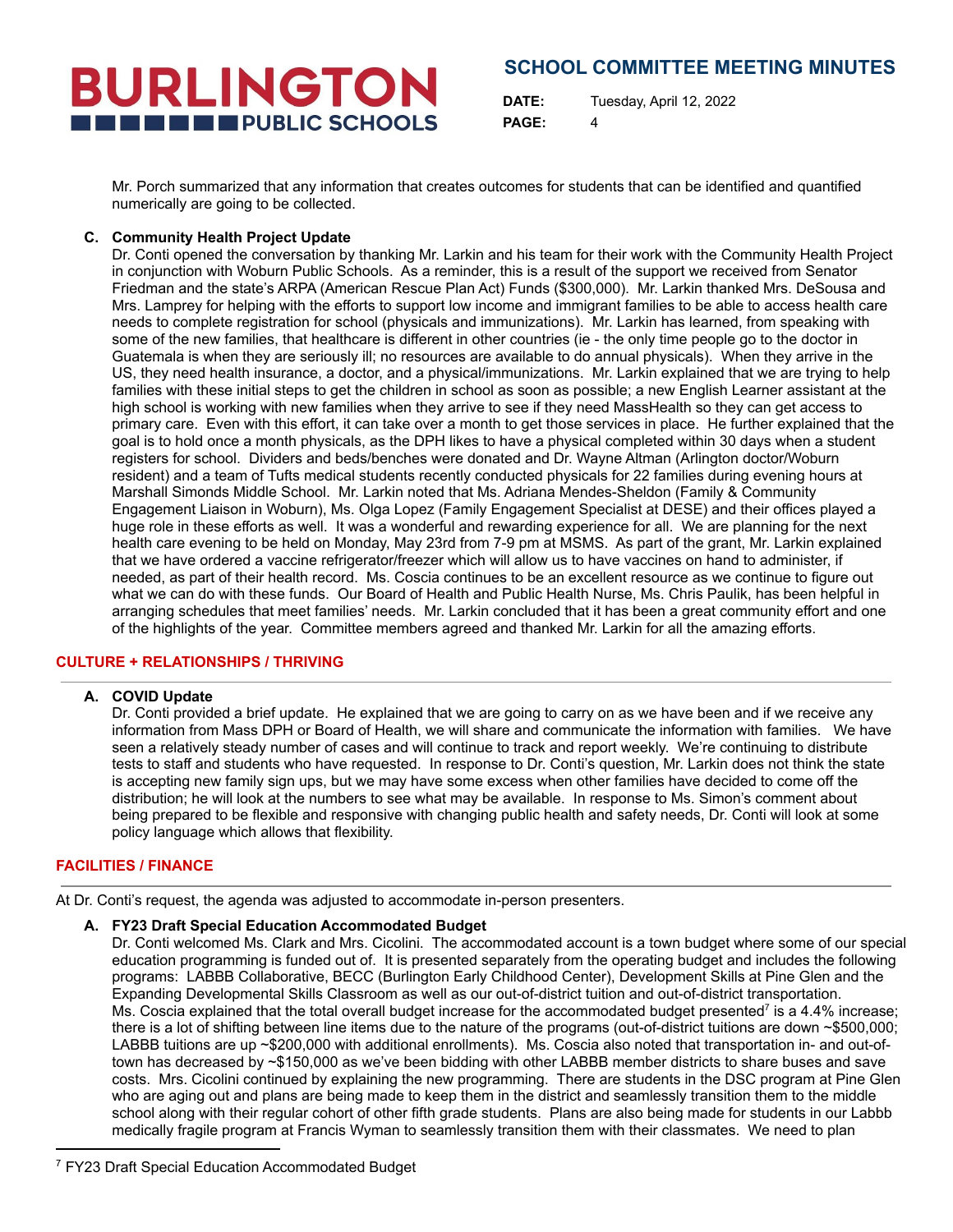## **SCHOOL COMMITTEE MEETING MINUTES**

**DATE:** Tuesday, April 12, 2022 **PAGE:** 5

appropriately for space, teachers, instructional staff, and any other program needs. Ms. Clark is requesting a school psychologist dedicated to the BECC. She explained that in the past they have used school psychologists from other buildings to help with evaluations or observations, but they are just overrun in their own buildings and are not always familiar with their students. In addition, the school psychologist would also help with social emotional lessons and work collaboratively with the social worker who is in two mornings a week. Dr. Conti noted that Ms. Perchase has identified the space at the middle school and two bathrooms will need to be modified to accommodate needs. He thanked Mrs. Cicolini for her creative solution in partnering with the New England Center for Children to provide the teacher and the clinical supervisor for the DSC program at the middle school so that the students can transition with their classmates until we are able to find a teacher to take over that classroom. In response to Dr. Conti's question about circuit breaker funds, Ms. Coscia explained that we would be fully funded; when we receive circuit breaker reimbursement funds, the state allows two years to spend them. We will be working off of what we've received in this year that we're anticipating to spend for next year. Dr. Conti summarized that there is not a guideline to the accommodated budget, but a 4.4% increase is reasonable based on the information we have at this time. This budget is built student by student and may require adjustments for new move-ins this summer or other program adjustments that need to be made. Dr. Conti also noted that as part of the Student Opportunity Act, transportation is also going to be eligible for circuit breaker funding moving forward. In closing, Dr. Conti thanked Ms. Clark and Mrs. Cicolini and their staff for their hard work in serving the children in our district who need our support the most. Ms. Simon also thanked Ms. Clark and Mrs. Cicolini for their work in planning to make sure the students can stay in Burlington. She, like Mrs. Cicolini, also thanked the town for the accommodated budget as not all towns have a separate account to meet the needs. In response to Ms. Simon's question, Ms. Coscia explained that the circuit breaker funds are held in a separate account and can only be used for tuition; they will be phasing in reimbursement for transportation as Dr. Conti noted. In response to Mrs. Monaco's questions, Ms. Coscia explained that (1) transportation is paid for by the accommodated budget for both in-district and out-of-district special education and (2) LABBB tuition does trigger circuit breaker by  $\sim$ \$15,000, but she will have to double check. Ms. Coscia also explained to Mrs. Monaco that she met with Town Administrator Mr. Sagarino and Town Accountant Mr. Danizio and they were open to the program costs being covered by the accommodated budget for both the new Marshall Simonds program and the existing program at Pine Glen. From a cost benefit perspective, building the programs in-house saves money vs. out-of-district tuition and transportation. In response to Mrs. Monaco's questions, Mrs. Cicolini explained there would be 3 DSC students moving up to middle school for the 22-23 school year and 7 DSC students the following school year (LABBB is a separate program). She has been meeting and working with the current 5th grade parents of those students (all of whom are from Burlington) who are moving up to middle school to talk about programming. The parents have chosen to keep their children in Burlington because we are collaborating and proactively planning with the New England Center for Children to build this program at the middle school. Ms. Coscia confirmed that the salaries for the staff needs are built into the accommodated budget in the MSMS DSC Program line items.

## **Additional Budget Discussion - Nursing:**

**BURLINGTON** 

**THE THE PUBLIC SCHOOLS** 

Dr. Conti thanked Mrs. Conley and the nursing staff for the last two years. Ms. Coscia noted that her budget is level funded and there are no additional position requests at this time. Mrs. Conley thanked the school committee for their support and working together to create a safe environment for the whole school community.

Dr. Conti added that there will be a budget hearing at the next school committee meeting on April 26th.

## **B. Fox Hill School Building Committee - Standing Agenda Item**

Mr. Cunha has been in communications with MSBA, but not a lot of new information to report. We are not scheduled for the MSBA April board meeting, but potentially for May. The MSBA Board will need to approve our project to move into the Feasibility Study phase. Another discussion to have at a later date will be the chair position for the SBC (School Building Committee). Currently, Mr. Tom Murphy is the chair.

## **C. BHS Update - Standing Agenda Item**

Mr. Cunha will be sharing a draft document of the Feasibility Study Summary Report from the four vendors and it will be posted on the website. The report is 121 pages and includes estimates on what it would cost for repairing or replacing the HVAC system at the high school. We know that repairing or replacing the HVAC system will trigger the 30/30 compliance rule according to Massachusetts Architectural Access Board Regulations (521 CMR Section 3.3.1(b)) which means that we are going to have to meet accommodations to bring the building up to current code (~\$70 - \$85 million). This estimate does not include any cosmetic or instructional space updates to classrooms or science labs. In response to Ms. Simon's eagerness to keep the project moving, Dr. Conti explained that nothing would preclude the committee from forming a building committee for the high school project even without MSBA support. Dr. Conti requested some time to put some thoughts together; it may be that we have two building committees operating concurrently (one for Fox Hill and one for the High School) and we could get some shared expertise.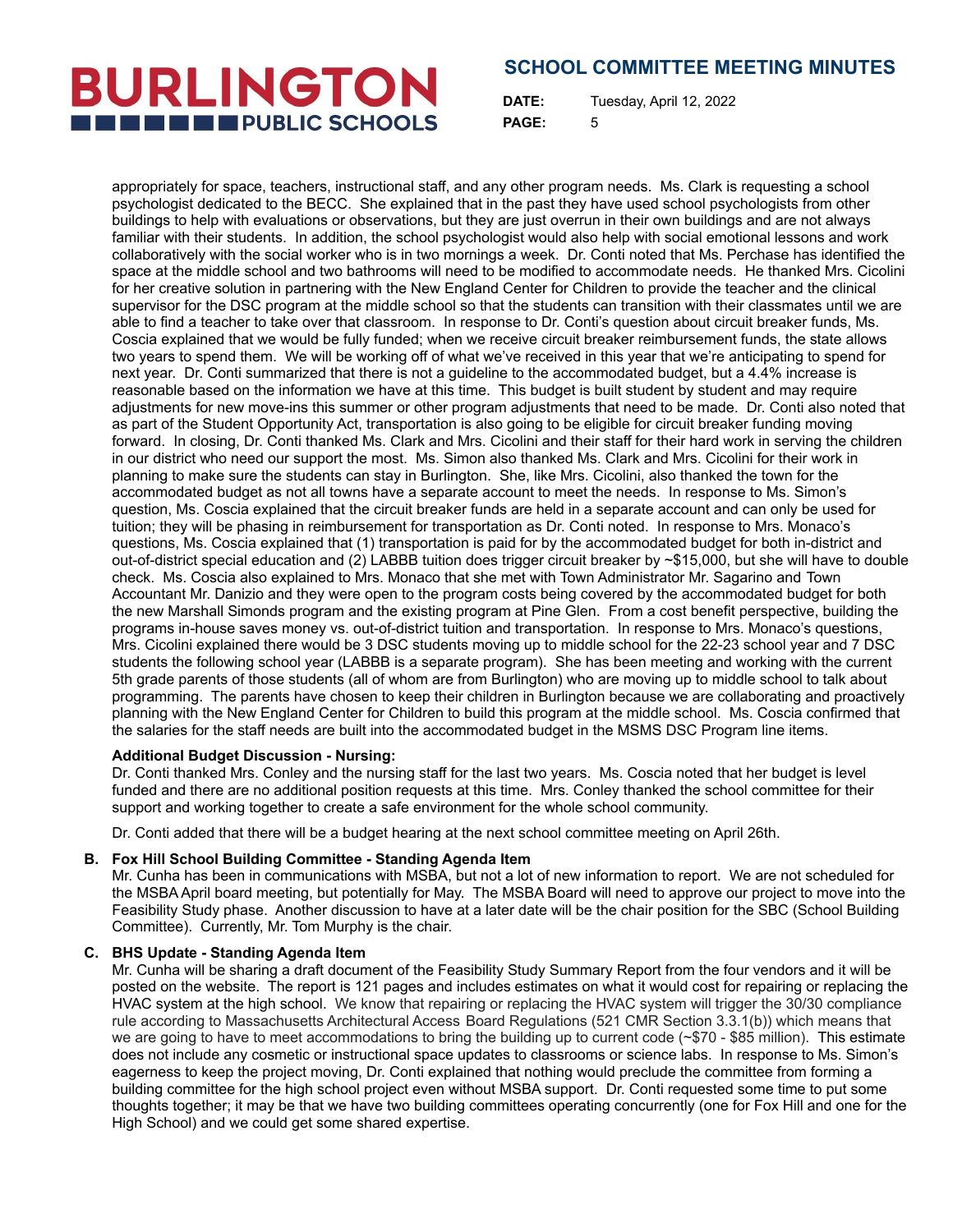# **BURLINGTON THE THE PUBLIC SCHOOLS**

## **SCHOOL COMMITTEE MEETING MINUTES**

**DATE:** Tuesday, April 12, 2022 **PAGE:** 6

## **D. Safe Routes to School Update**

Mr. Cunha reported that we became a Safe [Routes](https://www.saferoutesinfo.org/) to School member in June 2021. One of the requirements to be able to request funding is to be an active member for 6 months. Ms. Judy Crocker recently completed an arrival and dismissal observation at Fox Hill and will be meeting with Memorial and Marshall Simonds principals on Thursday to discuss their arrival and dismissal; we will continue to schedule the remaining schools. Mr. Cunha explained a couple of things that they also ask of us (1) School Committee to adopt a Wellness Policy amendment specific to active transportation and (2) Safe Routes Parent surveys (anonymous). Mr. Cunha will forward the survey template from Safe Routes and feels we should schedule to send it out before the end of the school year. Once Safe Routes has the survey results and arrival and dismissal observations complete, they can provide recommendations and future projects. Safe Routes also recommends pedestrian/bicycle safety training (min. 2 hour requirement) which could then be adopted into our K-8 curriculum (recommended for Health/Wellness or PE Teachers). Mrs. Bond is in agreement that we can send the survey out as long as committee members are on board. Mrs. Massardo added that [National](https://www.walkbiketoschool.org/) Walk, Bike & Roll day is May 4th and Safe Routes will provide stickers and bookmarks; she has been working with Mr. Rosenblatt at Fox Hill and they will be participating.

## **E. Summer BEST (Burlington Educational Summer Theatre) Program - Discussion**

Dr. Conti explained that the Summer BEST [Program](https://www.burlingtontheatre.com/)<sup>8</sup> is a program for kids in grades 4-8. Since 2009, BEST has been educating Burlington elementary and middle school students in the art of theatre so they can grow as performers. The Workshop portion of the program is for students in grades 1-5 and focuses on basic performance skills, culminating in a showcase at the end of the week. This year the BEST Program is scheduled for July 11-30, and the cost of the program is \$650 per student. This program is for students in grades 4-8. The Summer Workshop is a one or two-week program for kids in grades 1-5 and is scheduled for July 11-22. The cost of this program is \$200 per week. Financial aid is available upon request. Dr. Conti explained that the discussion tonight is to determine if BEST is a School Committee sponsored program or whether it is an independent program; we are not eliminating the program, but making sure it is categorized correctly in terms of bookkeeping and contracts. Dr. Conti is recommending that it become a district program as it would benefit from best practices, policies, and procedures as other district run programs. After some discussion, it was determined that there is no disadvantage to adding it as a district run program. In response to Ms. Simon's question, Dr. Conti noted that he will look into the equitable use of facilities for all district programs.

Parent and SEPAC Member Ms. Grace Janusis participated remotely to ensure all children who want to participate in the BEST Program are able to access it and support is provided for them as needed. There have been challenges in the past with students with disabilities.

Motion was made by Mrs. Monaco to adopt The Summer BEST Program as a district program with the support of the School Committee; seconded by Mr. Foss. Mrs. Monaco - aye, Ms. Simon - aye, Mr. Foss - aye, Mrs. Massardo - aye, Mrs. Bond - aye. Motion carried 5-0-0.

## **F. Monthly Financial Update**

Ms. Coscia explained that the revolving fund summary accounts<sup>9</sup> are all in good standing.

## **G. Debt Planning Presentation**

Dr. Conti thanked the town financial team for putting together a long-term debt planning presentation<sup>10</sup> at the request of the School Committee. Dr. Conti participated remotely and feels Burlington is well positioned to fund some of our expensive building needs that are upcoming. He added that timing will be important; some parts are in our control and some parts (ie - Fox Hill) might be state controlled. The debt schedule will impact our ability to do projects. In response to Ms. Simon's request, Dr. Conti responded that the town financial team and/or Ms. Coscia would be happy to answer additional questions; the more information we have, better decisions can be made. Dr. Conti concluded that while capital projects are important, we need to be mindful of their connection with the operating budget as well.

## **OLD BUSINESS**

- Mrs. Monaco reminded everyone that April is both Autism Awareness and Child Abuse Prevention Month. Dr. Conti acknowledged Mrs. Monaco's request for a list of all the required trainings that are done at the beginning of each school year as well as who is trained.
- Ms. Simon requested details for the capital warrant article placeholders that were voted on  $3/22/22$ .

<sup>&</sup>lt;sup>8</sup> BEST (Burlington Educational Summer Theatre) flyer

<sup>&</sup>lt;sup>9</sup> FY22 Revolving Fund Summary (ending balance 3/31/2022)

<sup>10</sup> Debt Planning Presentation (4/4/2022)